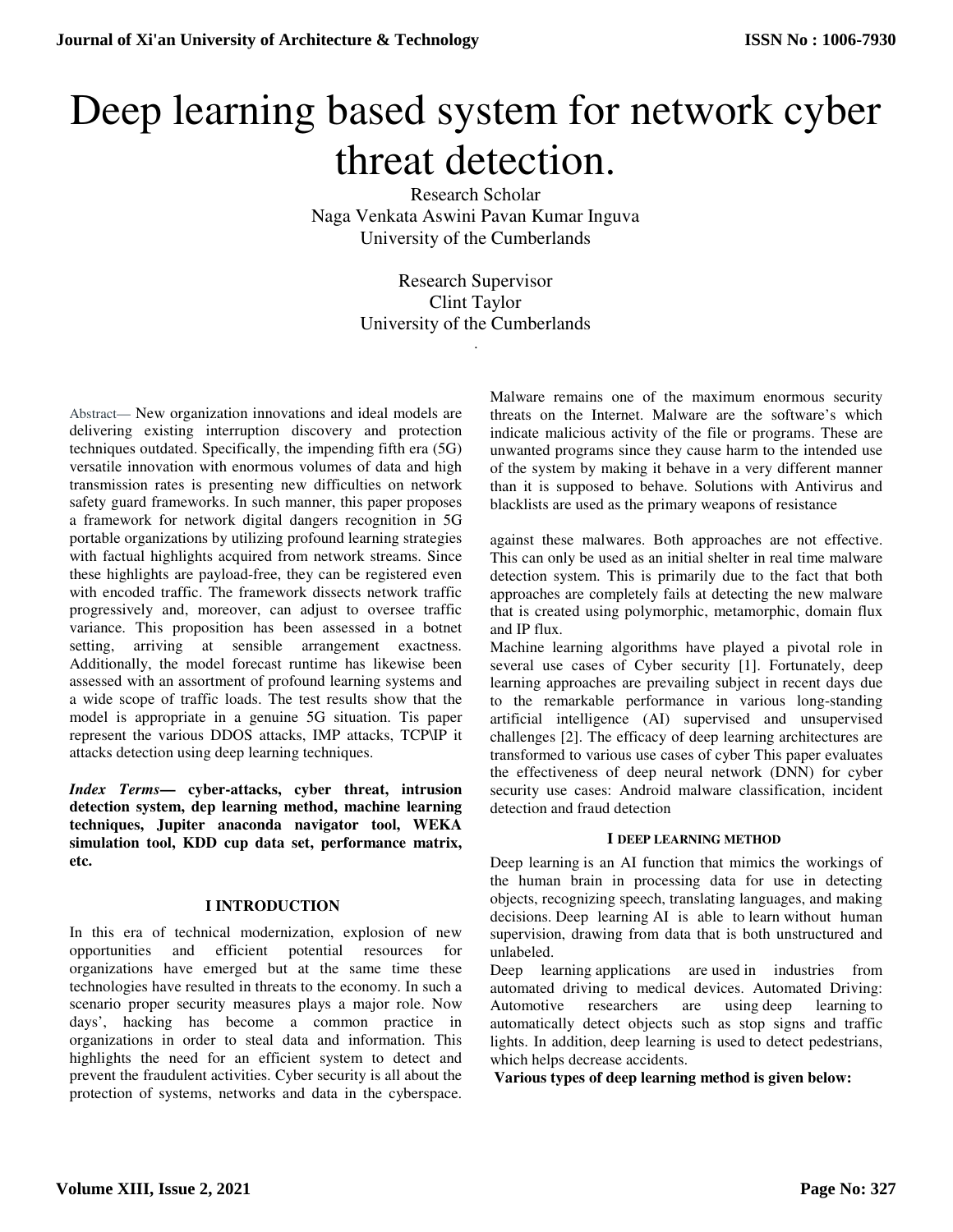- Convolutional Neural Networks (CNNs)
- Long Short Term Memory Networks (LSTMs)
- Recurrent Neural Networks (RNNs)
- Generative Adversarial Networks (GANs)
- Radial Basis Function Networks (RBFNs)
- Multilayer Perceptrons (MLPs)
- Self-Organizing Maps (SOMs)
- Deep Belief Networks (DBNs).

## **Machine learning techniques:**

Machine learning (ML) is a type of artificial intelligence (AI) that allows software applications to become more accurate at predicting outcomes without being explicitly programmed to do so. Machine learning algorithms use historical data as input to predict new output values.

## **INTRUSION DETECTION SYSTEM, IDS**

With the enormous growth of computer networks and the huge increase in the number of applications that rely on it, network security is gaining increasing importance. Moreover, almost all computer systems suffer from security vulnerabilities which are both technically difficult and economically costly to be solved by the manufacturers. Therefore, the role of Intrusion Detection Systems (IDSs), as special-purpose devices to detect anomalies and attacks in a network, is becoming more important.

Traditionally, intrusion detection techniques are classified into two categories: misuse (signature-based) detection and anomaly detection. However, some researchers have recently proposed the idea of hybrid detection to reap the advantage of misuse detection by having a high detection rate on known intrusions as well as the ability of anomaly detectors in detecting brand-new attacks. Despite the inherent potential of hybrid detection, there are still two important issues that highly affect the performance of these hybrid systems. First, anomaly-based methods cannot achieve an outstanding performance without a comprehensive labeled and up-to-date training set with all different attack types, which is very costly and time-consuming to create if not impossible. Second, efficient and effective fusion of several detection technologies becomes a big challenge for building an operational hybrid intrusion detection system.

With respect to the aforementioned shortcomings, in this thesis, we introduce a network-based intrusion detection system to recognize malicious network activities and report them to the system administrator.

## **III RELATED WORK**

this section discusses the related work for cyber security use cases: android malware classification, incident detection and fraud detection. Static and dynamic analysis is the most commonly used approaches in Android malware detection [3]. In static analysis, android permissions are collected by unpacking or disassembling the app. In dynamic analysis, the

run-time execution characteristics such as system calls, network connections, power consumption, user interactions and memory utilization. Mostly, commercial systems use combination of both the static and dynamic analysis. In Android devices, static analysis is preferred due to the following advantageous such as less computational cost, low resource utilization, light-weight and less time consuming. However, dynamic analysis has the capability to detect the metamorphic and polymorphic malwares. In [4] evaluated the performance of traditional machine learning classifiers for android malware detection with using the permission, API calls and combination of both the API calls and permission as features. These 3 different feature sets were collected from the 2510 APK files. All traditional machine learning classifiers performance is good with combination of API calls and permission feature set in comparison to the API calls as well as permission. [5] proposed MalDozer that use sequences of API calls with deep learning to detect Android malware and classify them to their corresponding family. The system has performed well in both private and public data sets, Malgenome, Drebin. Recently, the privacy and security for cloud computing is briefly discussed by [6]. The discussed various 28 cloud security issues and categorized those issues into five major categories. [7] proposed machine learning based anomaly detection that acts on different layers e.g., the network, the service, or the workflow layers. [8] discussed the issues in creating the intrusion detection for the cloud infrastructure. Also, how rule based and machine learning based system can be combined as hybrid system is shown. [9] discussed the security problems in cloud and proposed incident detection system. They showed how incident detection system can perform well in comparison to the intrusion detection

## **IV PROPOSED PROBLEM.**

Intrusion Detection is a problem of identifying unauthorized users in a computer system. It is also defined as the problem of protecting computer network systems from being compromised. The first published renowned literature on computer network security is [2] where Denning discussed various security concerns, presented a definition of Intrusion Detection and discussed different types of Intrusion Detection. An intrusion detection system is software and/or hardware designed to detect unauthorized attempts at accessing, manipulating, and/or disabling of computer system, mainly through a network, such as the internet. One of the main challenges in the security management of large-scale highspeed networks is the detection of anomalies in network traffic.

A secure network must provide the following:

Confidentiality: Data that are being transferred through the network should be accessible only to those that have been properly authorized.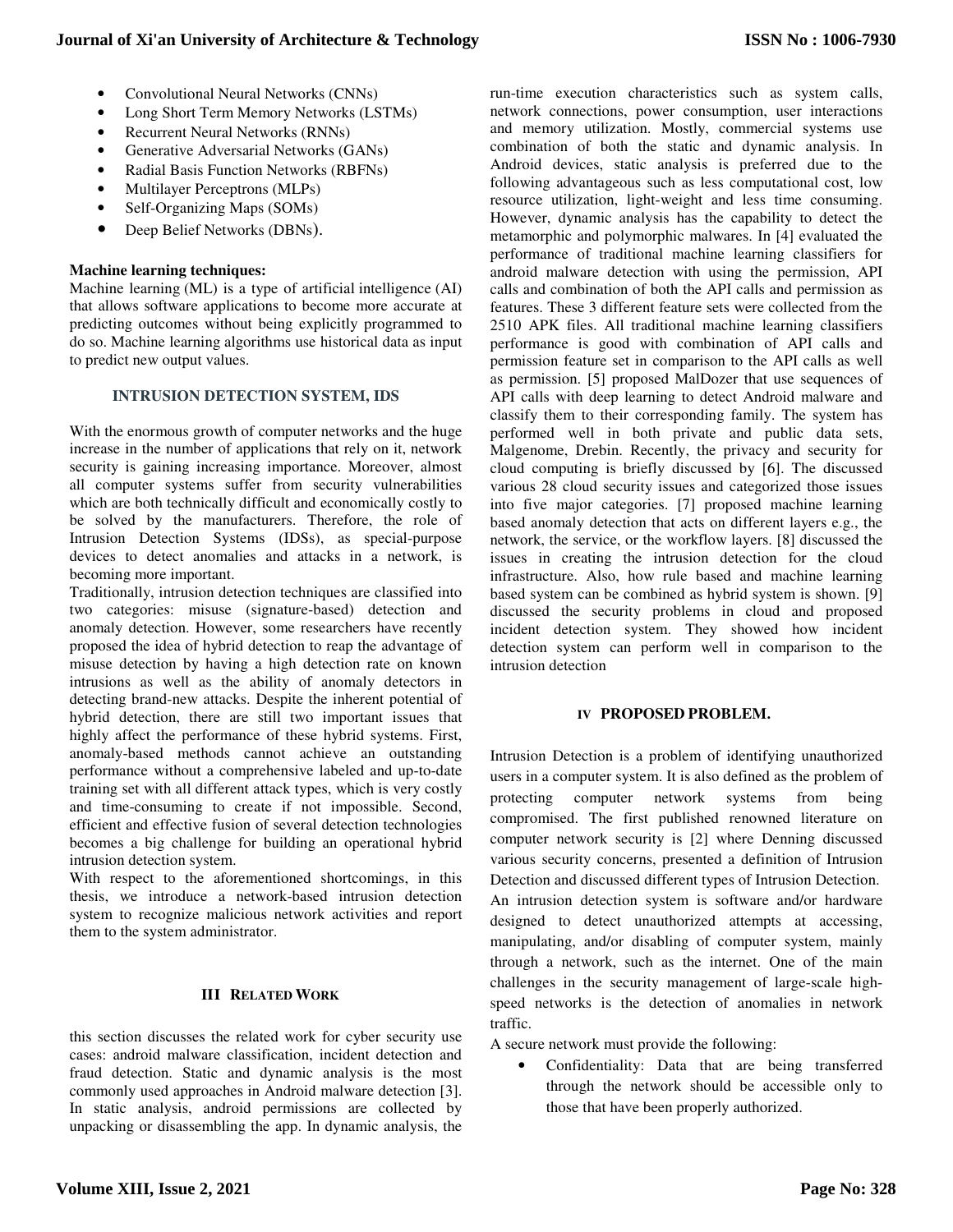- Integrity: Data should maintain their integrity from the moment they are transmitted to the moment they are actually received. No corruption or data loss is accepted either from random events or malicious activity.
- Availability: The network should be resilient to Denial of Service attacks.

A computer should provide confidentiality, integrity and assurance against the different types of attacks. However, due to increased load and connectivity more and more system is subjected to attack by intruders and malicious users. They attempt to exploit flaw or loop holes in the operating system as well as in the application programs. We can use the cryptographic methods to secure the system but they have their own problems as password can be easily cracked, users can lose their passwords and entire crypto-system can be broken. We need to secure the system against unauthorized access by malicious user or hacker. So we need a system which is real time i.e. we would like to detect them as soon as possible and take appropriate action. This is what an intrusion detection system does. We try to build as system which create clusters from its input data by labeling clusters as normal or anomalous data instances and finally used these cluster to classify unseen network data instances as either normal or anomalous [4]. Both training and testing was done using different subset of KDD Cup 99[9] data which is very popular and widely used intrusion attack dataset.

## **CYBER ATTACKS DETECTION BY MACHINE LEARNING**

There are several forms of network intrusions:

• Denial-of-service Attack - This is particularly a serious form of attack that has resulted in damages worth millions of dollars over the past few years. While a significant problem, Denialof-service attacks are usually quite simple. They typically involve an attacker disabling or rendering inaccessible a network-based information resource.

• Guessing rlogin Attack - Here the intruder tries to guess the password that protects the computer network in order to gain access to it.

• Scanning Attacks - The intruder goes about scanning different ports of the victim's system to find some vulnerable points from where they can launch other attacks.

#### **V RESEARCH METHODLOGY:**

An *intrusion detection system* is software that automates the intrusion detection process. It can be defined as security systems that can identify attempted or ongoing attacks on a computer system or network. Developing reliable and efficient intrusion detection system that will timely and accurately detect intrusions is challenging. However, it is becoming a necessary security tool in industry. Every year, businesses lose a huge amount of revenue due to improper data manipulation caused by computer network intruders.

Ideally, intrusion detection system should have an attack detection rate (DR) of 100% along with false positive (FP) of 0%. Nevertheless, in practice this is really hard to achieve. The most important parameters involved in the performance estimation of intrusion detection system are shown in Table 1

| <b>Parameters</b>                         | <b>Definition</b>          |
|-------------------------------------------|----------------------------|
| Positive<br>(TP)<br>True<br><sub>or</sub> | Attack<br>occur and alarm  |
| Detection Rate (DR)                       | raised                     |
| False Positive (FP)                       | No attack but alarm raised |
| True Negative (TN)                        | No attack and no alarm     |
| False Negative (FN)                       | Attack occur but no alarm  |

Table 2.1. Parameters for performance estimation of intrusion detection system

Detection rate (DR) and false positive (FP) are used to estimate the performance of intrusion detection system [17], which is given as bellow:

$$
DC = \frac{Total \ Defected \ Attacks}{Total \ Attacks} \times 100
$$

$$
FP = \frac{Total\ misclassified\ process}{Total\ Normal\ Process} \times 100
$$

#### **PROPOSED PROBLEM:**

## **Issues with the Present Intrusion Detection System**

The following issues have been identified in the presently

available Intrusion Detection System:

- 1. The following issues have been identified in the presently available Intrusion Detection System:
- 2. High False Alarm Rate (FAR)
- 3. Not completely adaptable
- 4. Low detection rate of u2r type of attacks
- 5. Low detection rate of r2l type of attacks .

Intrusion detection is the process of monitoring and analyzing the events in computer systems or networks to discover the signals of possible incidents, which attempt to compromise the confidentiality, integrity, and availability of computer resources [1]. In general, intrusion detection system use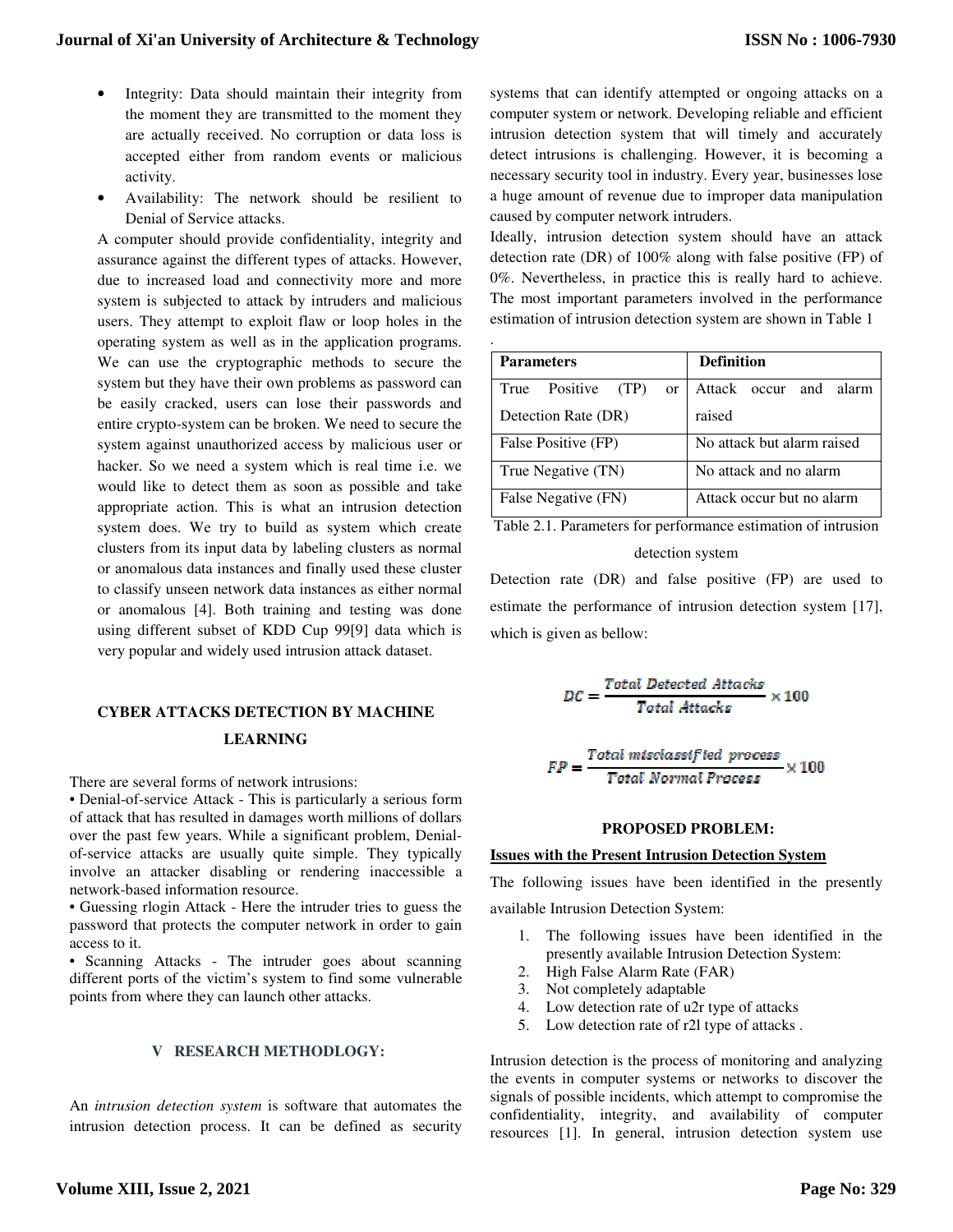misuse based and anomaly-based detection model for detecting intrusions [4]. Misuse-based intrusion detection system are very effective for detecting known attacks but largely ineffective for detecting new attacks whose pattern has not stored in the database yet. It performs pattern matching to match an attack pattern corresponding to known attack patterns in the database. Anomaly-based intrusion detection system identifies new attacks by analyzing anomalous behavior from normal behaviors [4]. It has a relatively high detection rate for new attack, but produces many false positives [6]. It uses profiles that are developed by monitoring the characteristics of typical activities over a period of time and then compares the characteristics of current activity to thresholds related to the profile.

- 1. A network based intrusion detection system monitor and analyze network traffics, and use multiple sensors for detecting intrusions from internal and external networks [7]. Network intrusion detection system analyzes the information gathered by the sensors, and returns a synthesis of the input of the sensors to system administrator or intrusion prevention system. System administrator carries out the prescriptions controlled by the intrusion detection system.
- 2. Our network intrusion detection system approach deploys the J48 Decision tree classification algorithm [4] to learn the developed IDS with normal and anomalous traffic records applied by the training dataset. The resulting classification centric intrusion detection system is then used for fast anomaly detection in new monitoring data. The raw data and the extracted features that serve as input for the data mining algorithm. Finally, we show how the patterns can be used for classification by DEEP LEARNING classification algorithm shown in figure 4.1

6.



## **SIMULATION AND RESULT ANALYSIS:**

Detection rate (DR) and false positive (FP) are used to estimate the performance of intrusion detection system [17], which are given as below:

$$
DC = \frac{Total \; detected \; Attacks}{Total \; Attacks} \times 100
$$
\n
$$
FP = \frac{Total \; misclassified \; process}{Total \; Normal \; Process} \times 100
$$

#### **KDDCup'99 Dataset**

This is the data set used for The Third International Knowledge Discovery and Data Mining Tools Competition, which was held in conjunction with KDD-99 The Fifth International Conference on Knowledge Discovery and Data Mining [9]. The competition task was to build a network intrusion detector, a predictive model capable of distinguishing between ``bad'' connections, called intrusions or attacks, and ``good'' normal connections [9]. This database contains a standard set of data to be audited, which includes a wide variety of intrusions simulated in a military network environment.

In 1998, DARPA intrusion detection evaluation program, a simulated environment was set up to acquire raw TCP/IP dump data for a local-area network (LAN) by the MIT Lincoln Lab to compare the performance of various intrusion detection methods [9]. It was operated like a real environment, but being blasted with multiple intrusion attacks and received much attention in the research community of adaptive intrusion detection. In KDD99 dataset [9], each example represents attribute values of a class in the network data flow, and each class is labeled either normal or attack.

The classes in KDD99 dataset [9] can be categorized into 5 main classes (one normal class and four main intrusion classes: probe, DOS, U2R, and R2L) [4][6].

**1)** *Normal* **connections** are generated by simulated daily user behaviour such as downloading files, visiting web pages [4].

**2)** *Denial of Service (DoS)* attack [6] causes the computing power or memory of a victim machine too busy or too full to handle legitimate requests. DoS attacks are classified based on the services that an attacker renders unavailable to legitimate users like apache2, land, mail bomb, back, etc.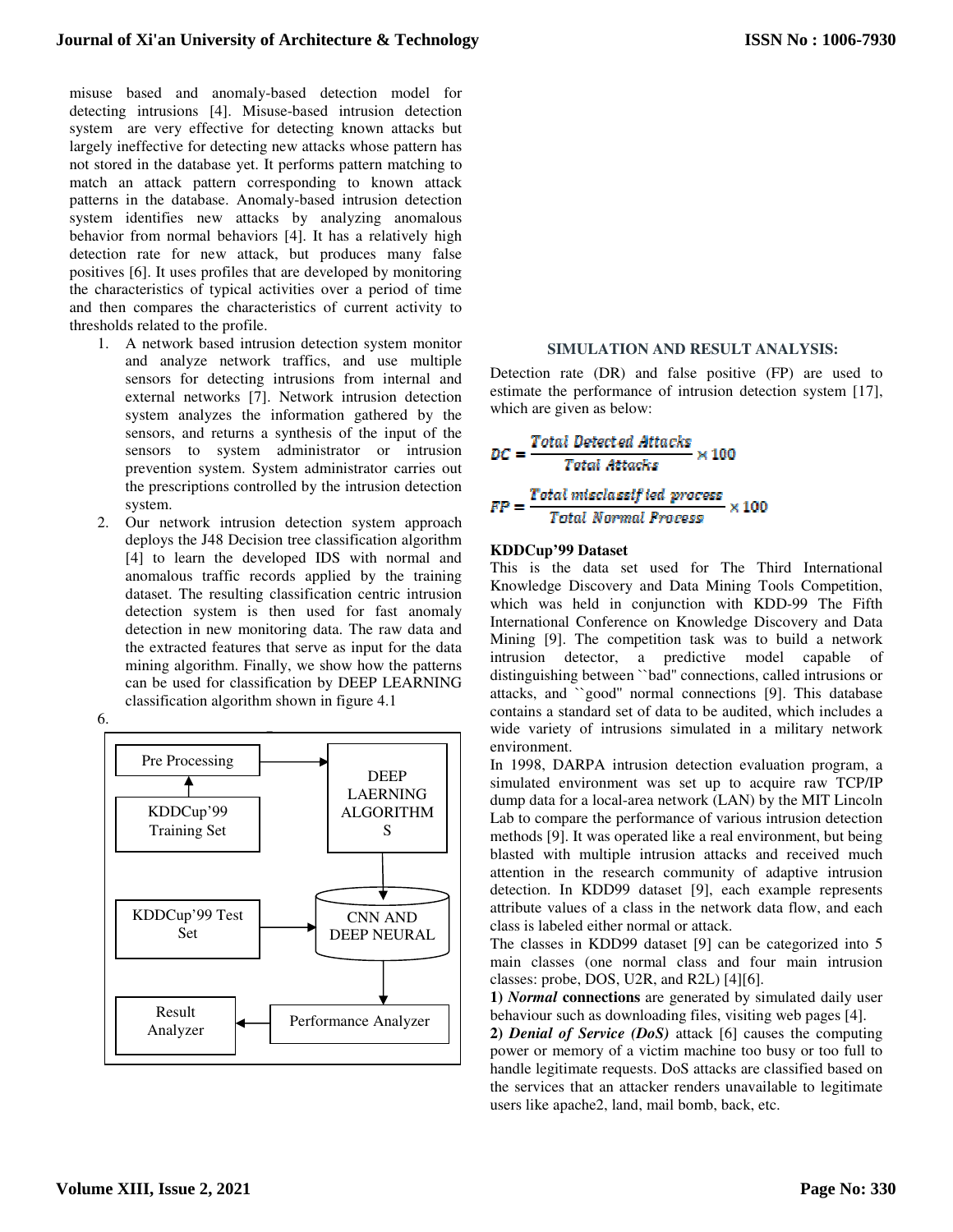**3)** *Remote to Local (R2L)* [6] is an attack that a remote user gains access of a local user/account by sending packets to a machine over a network communication, which include sendmail, and Xlock.

**4)** *User to Root (U2R)* **[6**] is an attack that an intruder begins with the access of a normal user account and then becomes a root-user by exploiting various vulnerabilities of the system. Most common exploits of U2R attacks are regular bufferoverflows, load module, Fd-format, and Ffb-config.

5**)** *Probing (Probe)* **[6] [8]** is an attack that scans a network to gather information or find known vulnerabilities. An intruder with a map of machines and services that are available on a network can use the information to look for exploits.

In 1999, the original TCP dump files were preprocessed for utilization in the Intrusion Detection System benchmark of the International Knowledge Discovery and Data Mining Tools Competition [2][9]. To do so, packet information in the TCP dump file is summarized into connections. Specifically, "a connection is a sequence of TCP packets starting and ending at some well defined times, between which data flows from a source IP address to a target IP address under some welldefined protocol" [14]. This process is completed using the Bro intrusion detection system [13], resulting in 41 features for each connection.

Features are grouped into four categories:

- *Basic Features:* Basic features can be derived from packet headers without inspecting the payload. Basic features are the first six features listed in Table 5.2[9].
- *Content Features*: Domain knowledge is used to assess the payload of the original TCP packets. This includes features such as the number of failed login attempts[9];
- *Time-based Traffic Features*: These features are designed to capture properties that mature over a 2 second temporal window. One example of such a feature would be the number of connections to the same host over the 2 second interval[9];
- *Host-based Traffic Features*: Utilize a historical window estimated over the number of connections – in this case 100 – instead of time. Host based features are therefore designed to assess attacks, which span intervals longer than 2 seconds [9].
- Detection System can usually be evaluated in terms of accuracy, detection rate and false alarm[17] as below:

$$
Accuracy = \frac{TP + TN}{TP + TN + FP + FN}
$$
  
 
$$
Detection \ Rate = \frac{TP}{TP + FP}
$$

False Alarm = 
$$
\frac{FP}{FP + TN}
$$

•

- Where.
- FN is False Negative,
- TN is True Negative,
- TP is True Positive, and
- FP is False Positive

**SIMULATE TOOL BASEDE RESULT ANLAYSIS:** 

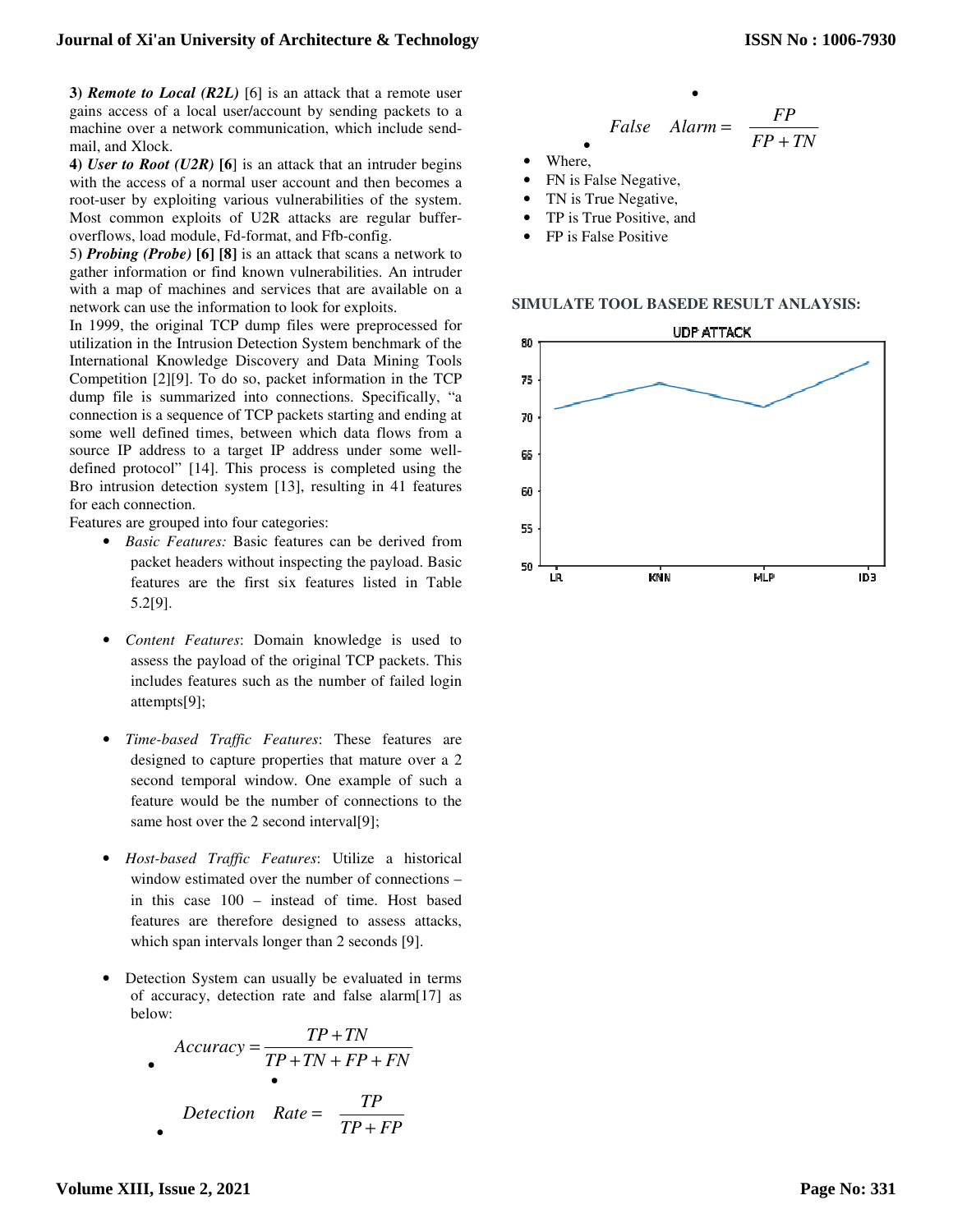

## **FIG 1.3 ICMP ATTACKS DETECTION BY JUPITER ANACONDA NAVIGATOR TOOL USING CNN ALGORITHMS.**



**FIG 1.4 JUPITER ANACONDA NAVIGATOR TOOL.** 

## **CONCLUSION AND FUTURE SCOPE:**

The suggested approach called Deep learning techniques Based classification is evaluated and compared with the single machine learning classifier using KDD Cup '99 data set. The experimental results show that the CNN Based classification approach achieves better accuracy and detection rates while reducing the false alarm by detecting novel intrusions accurately. The performance of CNN AND DEEP NEURAL NETWORK has been improved by applying CNN classification. However, CNN Based classification has limitation to detect intrusions that are very similar with each other such as U2R and R2L. This paper represents the result of convolutional neural network which is the part of deep learning techniques using Jupiter anaconda navigator simulate tool for detection of various kind of cyber threat attacks detection. In this paper we have found that three types of attacks detection using deep learning techniques.

- 1. 1.UDP ATTACKS detection using convolutional neural network using Jupiter simulate tool.
- 2. ICMP tacks detection suing machine learning approach.
- 3. TCP/IP ATTCKS detection using deep leaning techniques along with convolutional neural network using machine learning algorithms with python language.

These kind of cyber threat detection for 5G scenario using mobile application and intrusion detection system for detection of cyber-attacks.

Many recommendations can be proposed for the future work like:

- Put and test all previous models in the real world.
	- To make the previous models as general as possible, the training data set must be as variant as much as possible.

Since U2R and R2L attacks are primary attack strategies used by attackers, honey net like techniques can be considered for the future work.

## **REFERENCES**

[1] Generations of Machine Learning in Cybersecurity, URL: https://www.cdw.com/content/dam/CDW/resources/brands/cyl ance/generations-ofmachine-learning-white-paper.pdf.

 [2] LeCun, Y., Bengio, Y., & Hinton, G. (2015). Deep learning. Nature, 521(7553), 436-444.

 [3] Kapratwar, A. (2016). Static and Dynamic Analysis for Android Malware Detection.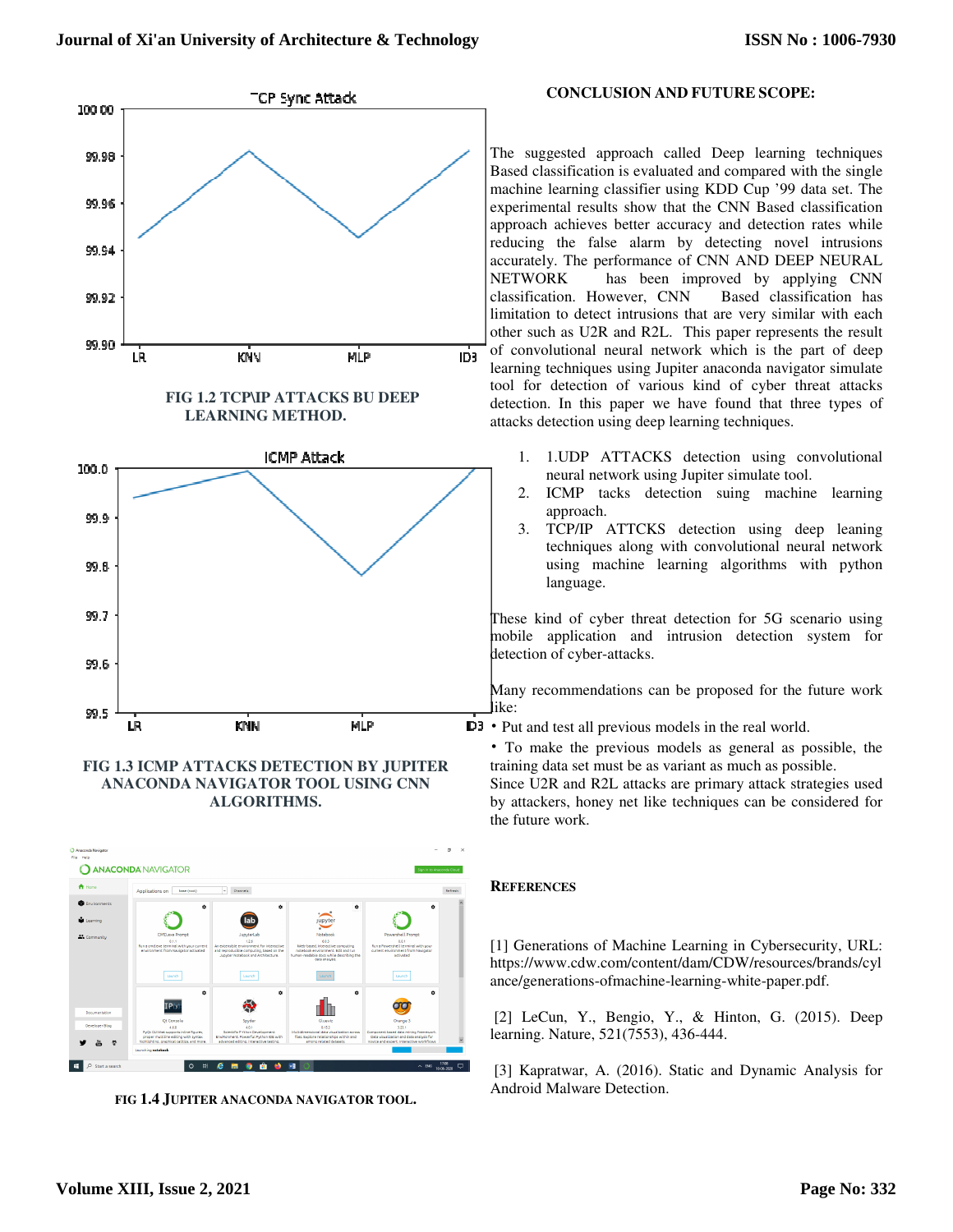## **Journal of Xi'an University of Architecture & Technology**

[4] Peiravian, N., & Zhu, X. (2013, November). Machine learning for android malware detection using permission and api calls. In Tools with Artificial Intelligence (ICTAI), 2013 IEEE 25th International Conference on (pp. 300-305). IEEE.

[5] Karbab, E. B., Debbabi, M., Derhab, A., & Mouheb, D. (2017). Android Malware Detection using Deep Learning on API Method Sequences. arXiv preprint arXiv:1712.08996.

 [6] Khalil, I. M., Khreishah, A., & Azeem, M. (2014). Cloud computing security: a survey. Computers, 3(1), 1-35.

[7] Gander, M., Felderer, M., Katt, B., Tolbaru, A., Breu, R., & Moschitti, A. (2012, August). Anomaly Detection in the Cloud: Detecting Security Incidents via Machine Learning. In EternalS@ ECAI (pp. 103-116).

[8] Khalil, I. M., Khreishah, A., & Azeem, M. (2014). Cloud computing security: a survey. Computers, 3(1), 1-35.

 [9] Doelitzscher, F., Reich, C., Knahl, M., & Clarke, N. (2011, November). An autonomous agent based incident detection system for cloud environments. In Cloud Computing Technology and Science (CloudCom), 2011 IEEE Third International Conference on (pp. 197-204). IEEE.

 [10] Perols, J. (2011). Financial statement fraud detection: An analysis of statistical and machine learning algorithms. Auditing: A Journal of Practice & Theory, 30(2), 19-50.

[11] Ngai, E. W. T., Hu, Y., Wong, Y. H., Chen, Y., & Sun, X. (2011). The application of data mining techniques in financial fraud detection: A classification framework and an academic review of literature. Decision Support Systems, 50(3), 559-569.

[12] Glorot, X., Bordes, A., & Bengio, Y. (2011, June). Deep sparse rectifier neural networks. In Proceedings of the Fourteenth International Conference on Artificial Intelligence and Statistics (pp. 315-323).

 [13] Maas, A. L., Hannun, A. Y., & Ng, A. Y. (2013, June). Rectifier nonlinearities improve neural network acoustic models. In Proc. ICML (Vol. 30, No. 1).

[14] Nair, V., & Hinton, G. E. (2010). Rectified linear units improve restricted boltzmann machines. In Proceedings of the 27th international conference on machine learning (ICML-10) (pp. 807-814).

 [15] Abadi, M., Barham, P., Chen, J., Chen, Z., Davis, A., Dean, J., ... & Kudlur, M. (2016, November). TensorFlow: A System for Large-Scale Machine Learning. In OSDI (Vol. 16, pp. 265-283).

[16] Chollet, F. (2017). Keras (2015). URL http://keras. io.

[17] Ban, T., Takahashi, T., Guo, S., Inoue, D., & Nakao, K. (2016, August). Integration of Multi-modal Features for Android Malware Detection Using Linear SVM. In Information Security (AsiaJCIS), 2016 11th Asia Joint Conference on (pp. 141-146). IEEE.

[18] Shaoning Pang, Tony Shi, Ruibin Zhang and Denis Lavrov, 2017 CDMC Task 2: Incident Detection over Unified Threat Management (UTM) operation on UniteCloud, Unitec Institute of Technology, Auckland, New Zealand, 2017.

 [19] Internet Commerce Security Laboratory (ICSL), 2017 CDMC Task 3: Fraud Detection in Financial Transactions, Federation University Australia, Ballarat, VIC, Australia, 2017.

[20] LeCun, Y., Bengio, Y., & Hinton, G. (2015). Deep learning. Nature, 521(7553), 436-444.

[21] Ioffe, S., & Szegedy, C. (2015, June). Batch normalization: Accelerating deep network training by reducing internal covariate shift. In International Conference on Machine Learning (pp. 448-456).

 [22] Srivastava, N., Hinton, G. E., Krizhevsky, A., Sutskever, I., & Salakhutdinov, R. (2014). Dropout: a simple way to prevent neural networks from overfitting. Journal of machine learning research, 15(1), 1929-1958.

 [23] Jerome H. Friedman. "Gradient Boosting Machine". In: (1999).

 [24] Pedregosa, F., Varoquaux, G., Gramfort, A., Michel, V., Thirion, B., Grisel, O., ... & Vanderplas, J. (2011). Scikitlearn: Machine learning in Python. Journal of Machine Learning Research, 12(Oct), 2825-2830.

[25] Vinayakumar, R., Soman, K. P., & Poornachandran, P. (2018). Detecting malicious domain names using deep learning approaches at scale. Journal of Intelligent & Fuzzy Systems, 34(3), 1355-1367.

 [26] Vinayakumar, R., Soman, K. P., & Poornachandran, P. (2018). Evaluating deep learning approaches to characterize and classify malicious URL's. Journal of Intelligent & Fuzzy Systems, 34(3), 1333-1343.

[27] Vinayakumar, R., Soman, K. P., Poornachandran, P., & Sachin Kumar, S. (2018). Evaluating deep learning approaches to characterize and classify the DGAs at scale. Journal of Intelligent & Fuzzy Systems, 34(3), 1265-1276.

[28] Vinayakumar, R., Soman, K. P., Velan, K. S., & Ganorkar, S. (2017, September). Evaluating shallow and deep networks for ransomware detection and classification. In Advances in Computing, Communications and Informatics (ICACCI), 2017 International Conference on (pp. 259-265). IEEE.

[29] Vinayakumar, R., Soman, K. P., & Poornachandran, P. (2017, September). Applying deep learning approaches for network traffic prediction. In Advances in Computing,